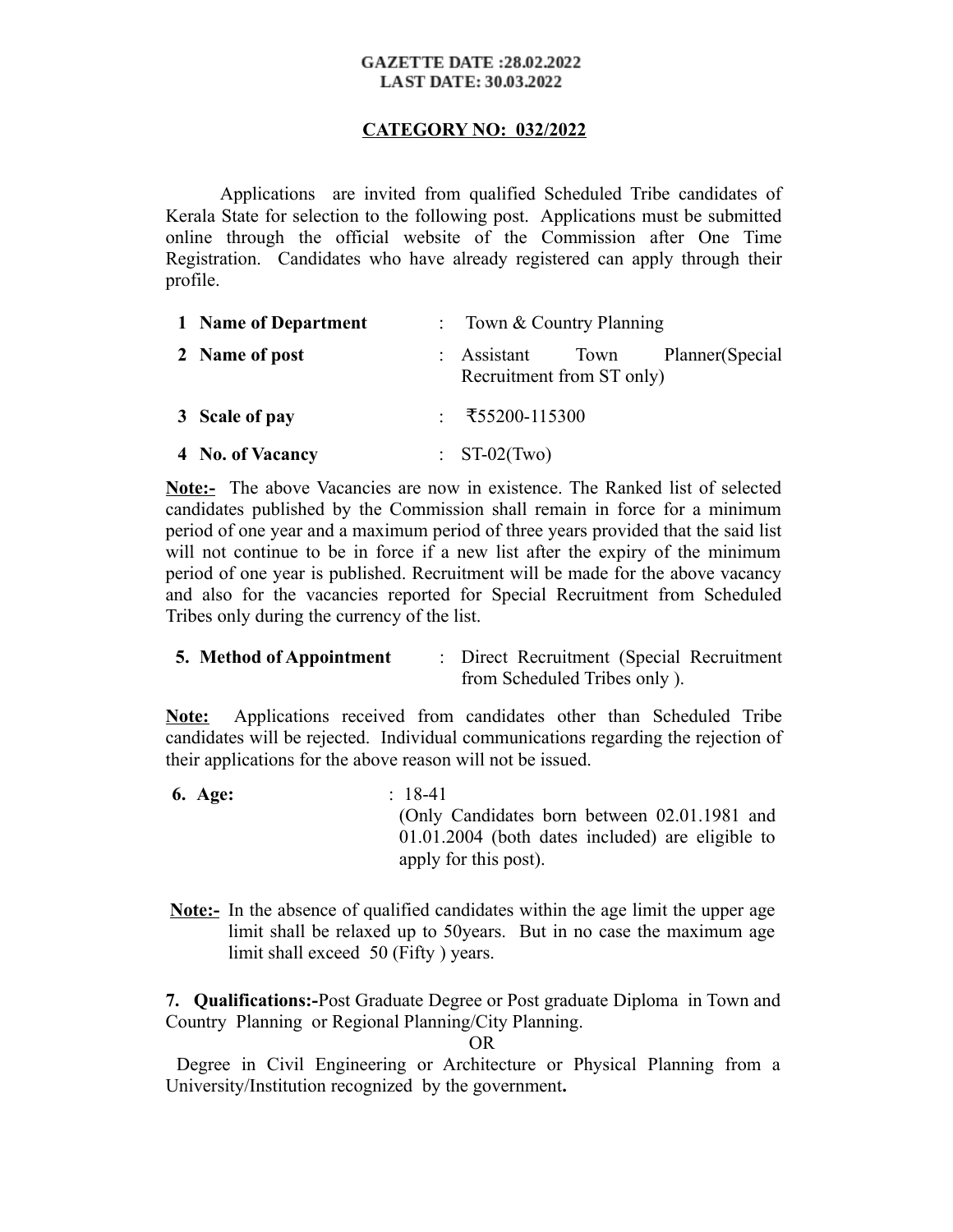**Note:**-

1)Rule 10 (a) (ii) of Part II KS&SSR is applicable for this selection.

 2) Those candidates who have claimed equivalency for qualifications should produce the Government order proving the same at the time of certificate verification in order to consider as equivalent.

 3) If the caste of candidates is wrongly mentioned in their SSLC book, they should claim their original caste in their applications and should produce community certificate issued from concerned revenue authority and the Gazette Notification for the same at the time of certificate verification.

**Probation:** Every Person appointed to this post shall be on probation for a period of two years on duty within a continuous period of three years.

## **8. Mode of Submitting application:**

 **(a)** Candidates must register as per "ONE TIME REGISTRATION" system on the official Website of Kerala Public Service Commission ['www.keralapsc.gov.in](http://www.keralapsc.gov.in/)' before applying for the post. Candidates who have registered can apply by logging on to their profile using their User-ID and password. Candidates must click on the 'Apply Now' button of the respective posts in the Notification Link to apply for the post. The Photograph uploaded should be the one taken after 31.12.2012. Name of the candidate and the date of taking photograph should be printed at the bottom portion. The photograph once uploaded meeting all requirements shall be valid for 10 years from the date of uploading. There is no change in other instructions regarding the uploading of photographs. No application fee is required. Candidates are responsible for the correctness of the personal information and secrecy of password. Before the final submission of the application on the profile, candidates must ensure correctness of the information on their profile. They must quote User-ID for further communication with the Commission. Application submitted is provisional and cannot be deleted or altered after submission. Candidates are advised to keep a printout or soft copy of the online application for future reference. Candidates can take the printout of the application by clicking on the link 'My applications' in their profile. All correspondences with the Commission, regarding the application should be accompanied with the print out of the application. The applications will be summarily rejected if non-compliance with the notification is found in due course of processing. Original documents to prove qualification, Experience, Community,Age etc. have to be produced as and when called for.

 **(b)**Those who have Aadhaar Card should add Aadhaar Card as ID Proof in their profile.

 **(c)** If written/OMR/Online Test is conducted as part of this selection, candidates shall submit a confirmation for writing the examination through their One Time Registration profile. Such candidates alone can generate